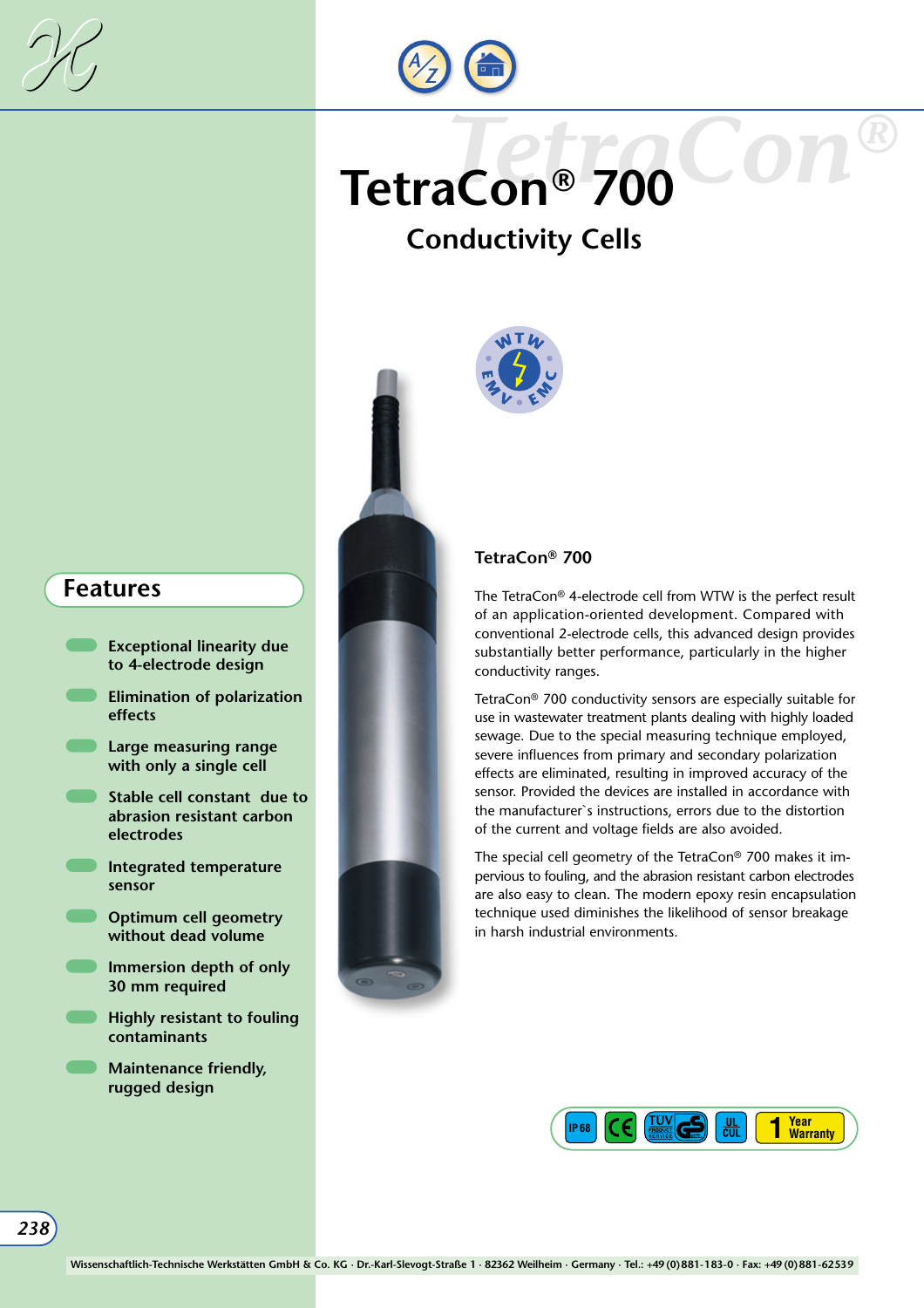

### *Conductivity Cells*

## **TetraCon® 4-electrode Design**

The conductivity of a given electrolyte is determined by an electro-chemical resistance measurement. In its simplest configuration, the measuring cell uses two electrodes to which an alternating voltage is applied. The electric current which is directly proportional to the free ions in the electrolyte is measured. The electronic instrument then calculates the conductivity of the solution, taking into account the absolute cell constant of the sensor.

With the TetraCon® 4-electrode design, two separate electrode pairs are used whereby the currentless voltage elec-

trodes produce a stable and constant reference potential. The voltage drop at the current electrodes is regulated via a potentiostat circuit.

The advantage of this technique is that

it eliminates measurement errors usually caused by polarization effects which most likely build up at higher conductivity levels. Contact resistance problems caused by contaminated electrodes is also largely avoided by this design.

Minimal Distance: 50 mm Minimal Immersion Depth: 30 mm



## **WTW Conductivity Sensors**

#### **TetraCon® 700**

Rugged conductivity sensor (4-electrode design), with integrated dual thermistor, abrasion resistant carbon electrodes and break-proof epoxy body; measuring range 10 µS/cm to 1000 mS/cm. Submersible sensor assembly specially designed **for use in wastewater treatment plants**.

#### **TetraCon® 325**

4-electrode conductivity cell with graphite electrodes, integral temperature probe; measuring range 1 µS/cm - 2000 mS/cm. Suitable for **universal applications**.

#### **TetraCon® DU/T**

4-electrode conductivity cell with integral flow-thru chamber (7 ml volume), built-in temperature sensor; measuring range 1 µS/cm to 2000 mS/cm. Recommended for standard **industrial applications.**



#### **LRD 01**

316 L stainless steel conductivity cell for installation in pipes. Built-in temperature sensor (130 °C max.), measuring range 0.01 to 200 µS/cm, pressure resistant up to 14 bar, 1/2 inch NPT thread.

#### **LRD 325**

Conductivity measuring cell for installation in pipes. With built-in temperature sensor (up to 100 °C). Measuring range 1 µS/cm to 2 S/cm, pressure resistant up to 10 bar. 1/2 inch NPT thread.

#### **LR 325/01**

**Low-level conductivity cell** with flowthru chamber, integrated temperature sensor; measuring range 0.001 to 300 µS/cm. For use in ultra-pure water applications; e.g., boiler feed water.

#### **LR 325/001**

Like Model LRD 325/01, but with higher resolution; measuring range 0.0001 to 30 µS/cm. Sensor is especially designed for **trace measurement** in both aqueous and non-aqueous or partially aqueous media.

**tation**

**pH/ORP**

**Conductivity**

**Tempe-**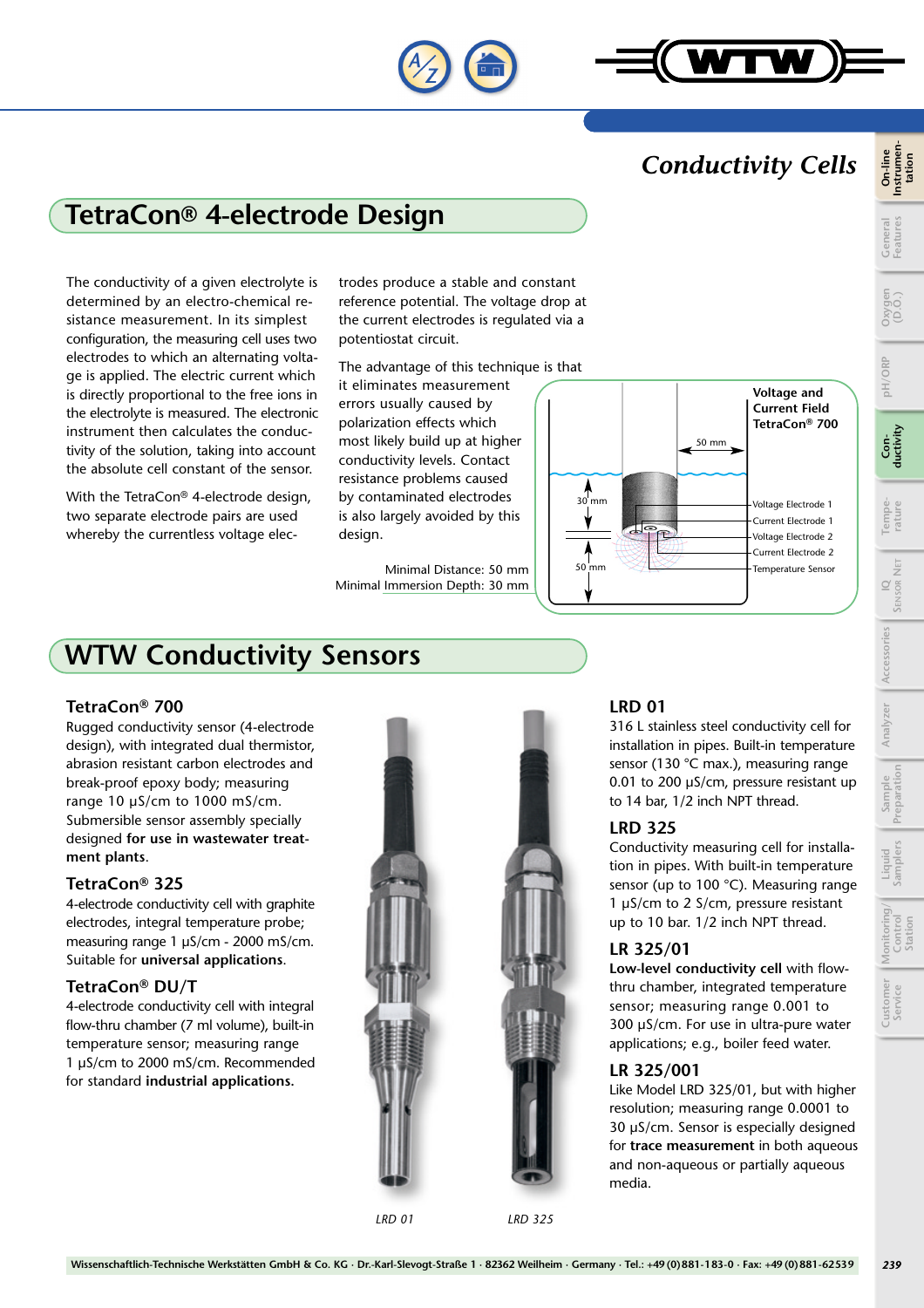



# **Technical Data Conductivity Cells**

|                                 | TetraCon <sup>®</sup> 700                                                                                                          | <b>LRD 01</b>                                                                                       | <b>LRD 325</b>                                                                                    |  |  |
|---------------------------------|------------------------------------------------------------------------------------------------------------------------------------|-----------------------------------------------------------------------------------------------------|---------------------------------------------------------------------------------------------------|--|--|
| <b>Sensor Type</b>              | 4-electrode cell                                                                                                                   | 2-electrode cell                                                                                    | 4-electrode cell                                                                                  |  |  |
| <b>Measuring Ranges</b>         | 10 µS/cm  1000 mS/cm                                                                                                               | $0.01$ 200 µS/cm                                                                                    | $1 \mu S/cm$ 2 S/cm                                                                               |  |  |
| <b>Cell Constants</b>           | $K = 0.917$ cm <sup>-1</sup> , ±1.5%<br>(in free solution)<br>$K = 0.933$ cm <sup>-1</sup> , with<br>EBST 700-DU flow-thru adapter | 0.1 cm $^{-1}$ , ±1.5%                                                                              | 0,475 cm $^{-1}$ , ±1.5%                                                                          |  |  |
| <b>Temperature Sensor</b>       | Integrated dual NTC                                                                                                                | Integrated NTC                                                                                      | Integrated NTC                                                                                    |  |  |
| <b>Temperature Range</b>        | $0 °C  +50 °C, \pm 0.2 K$                                                                                                          | 0 °C  +130 °C, $\pm$ 0.2 K                                                                          | 0 °C  100 °C, ±0.2 K                                                                              |  |  |
| <b>Maximum Pressure</b>         | 10 bar at 20 $°C$                                                                                                                  | 14 bar at 20 $\degree$ C                                                                            | 10 bar at 20 °C                                                                                   |  |  |
| <b>Electrical</b><br>Connection | Cable fitted with 7-pole watertight plug (IP 65)                                                                                   |                                                                                                     |                                                                                                   |  |  |
| <b>Certifications</b>           | CE, GS, CUL, UL                                                                                                                    |                                                                                                     |                                                                                                   |  |  |
| <b>Material</b>                 | Sensor head: PVC<br>Body: 316 Ti stainless steel<br>Protection rating: IP 68 (NEMA 4X)                                             | Cell body: 316 Ti stainless steel<br>Threaded 1/2 inch NPT<br>Protection/Electrode: IP 68 (NEMA 4X) | Measuring cell: epoxy/graphite<br>Thread:<br>V4A steel 1.4571<br>Protection/Electrode head: IP 68 |  |  |
| <b>Dimensions</b>               | $196 \times 40$ mm<br>Length x Dia.                                                                                                | $133 \times 25$ mm<br>Length x Dia.                                                                 | 133 x 25 mm<br>Length x Dia.                                                                      |  |  |
| Weight                          | 0.66 kg, approx.                                                                                                                   | 0.35 kg, approx.                                                                                    | 0.3 kg, approx.                                                                                   |  |  |

# **Conductivity Cells for Special Purposes**

|                              | TetraCon <sup>®</sup> 325    | TetraCon® DU/T               | LR 325/01                                  | LR 325/001                           |
|------------------------------|------------------------------|------------------------------|--------------------------------------------|--------------------------------------|
| <b>Sensor Type</b>           | 4-electrode cell             |                              | 2-electrode cell                           |                                      |
| <b>Electrode</b>             | Carbon                       | Carbon                       | 316 Ti stainless steel                     | 316 Ti stainless steel               |
| <b>Measuring Ranges</b>      | $1 \mu S/cm$ 2 $S/cm$        | $1 \mu S/cm$ 2 $S/cm$        | $0.001 \mu S/cm$<br>$300 \mu S/cm$         | $0.0001 \mu S/cm$<br>$30 \mu S/cm$   |
| <b>Cell Constant</b>         | $K = 0.475$ cm <sup>-1</sup> | $K = 0.778$ cm <sup>-1</sup> | $K = 0.1$ cm <sup>-1</sup>                 | $K = 0.01$ cm <sup>-1</sup>          |
| <b>Temperature Sensor</b>    | Integrated                   | Integrated                   | Integrated                                 | Integrated                           |
| <b>Flow-thru Measurement</b> | N <sub>o</sub>               | Yes                          | Yes, with additional<br>flow chamber D01/T | Yes, with integrated<br>flow chamber |
| Length                       | $120$ mm                     | 155 mm                       | $120$ mm                                   | $120 \text{ mm}$                     |